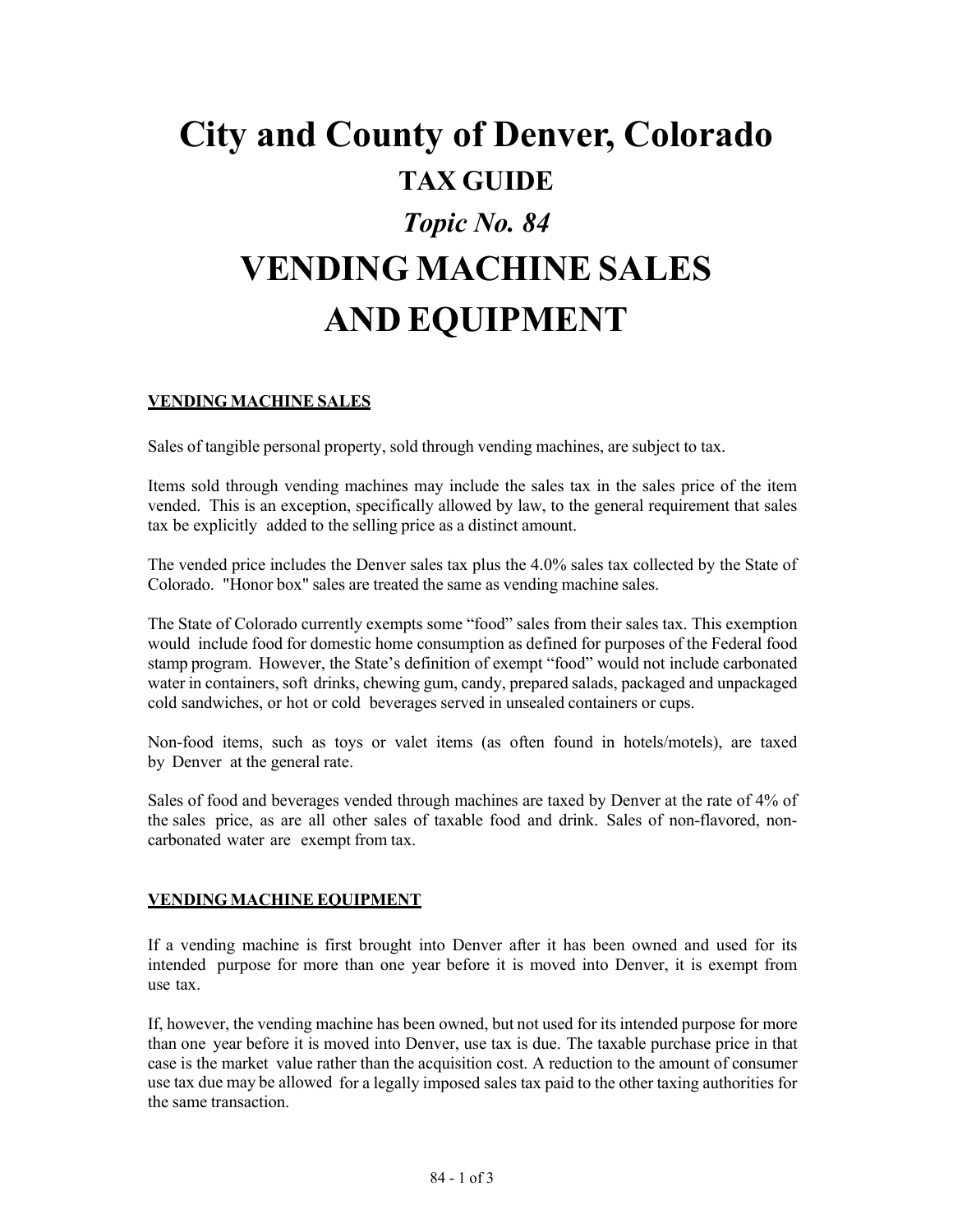## **EXAMPLES**

1. ABC Arcade has two beverage vending machines selling canned soda and one candy vending machine. Total collections last month were \$1,000. ABC should calculate their taxable sales as follows:

| <b>GROSS SALES INCLUDING TAXES</b>                                                            | \$1,000.00     |
|-----------------------------------------------------------------------------------------------|----------------|
| DIVIDED BY DENVER AND COLORADO<br>COMBINED TAX INCLUSION                                      | $\div 1.08$    |
| DENVER TAXABLE SALES                                                                          | \$925.93       |
| MULTIPLIED BY DENVER TAX RATE<br>ON FOOD AND BEVERAGE SOLD<br><b>THROUGH VENDING MACHINES</b> | $\rm x 4.00\%$ |
| DENVER SALES TAX DUE                                                                          |                |

2. A vending company brings vending equipment purchased two months earlier into Denver for placement at client offices. The cost of the equipment was \$5,000. At the time of purchase, 3% (or \$150) sales tax was imposed and paid to Lakewood. The Denver tax due is calculated as follows:

| <b>COST OF EQUIPMENT</b>                                     | \$5,000.00  |
|--------------------------------------------------------------|-------------|
| MULTIPLY BY DENVER<br><b>GENERAL TAX RATE</b>                | $x\,4.81\%$ |
| DENVER TAX DUE                                               | \$240.50    |
| REDUCTION FOR TAX PAID TO ANOTHER<br><b>TAXING AUTHORITY</b> | (\$150.00)  |
| USE TAX DUE TO DENVER                                        |             |